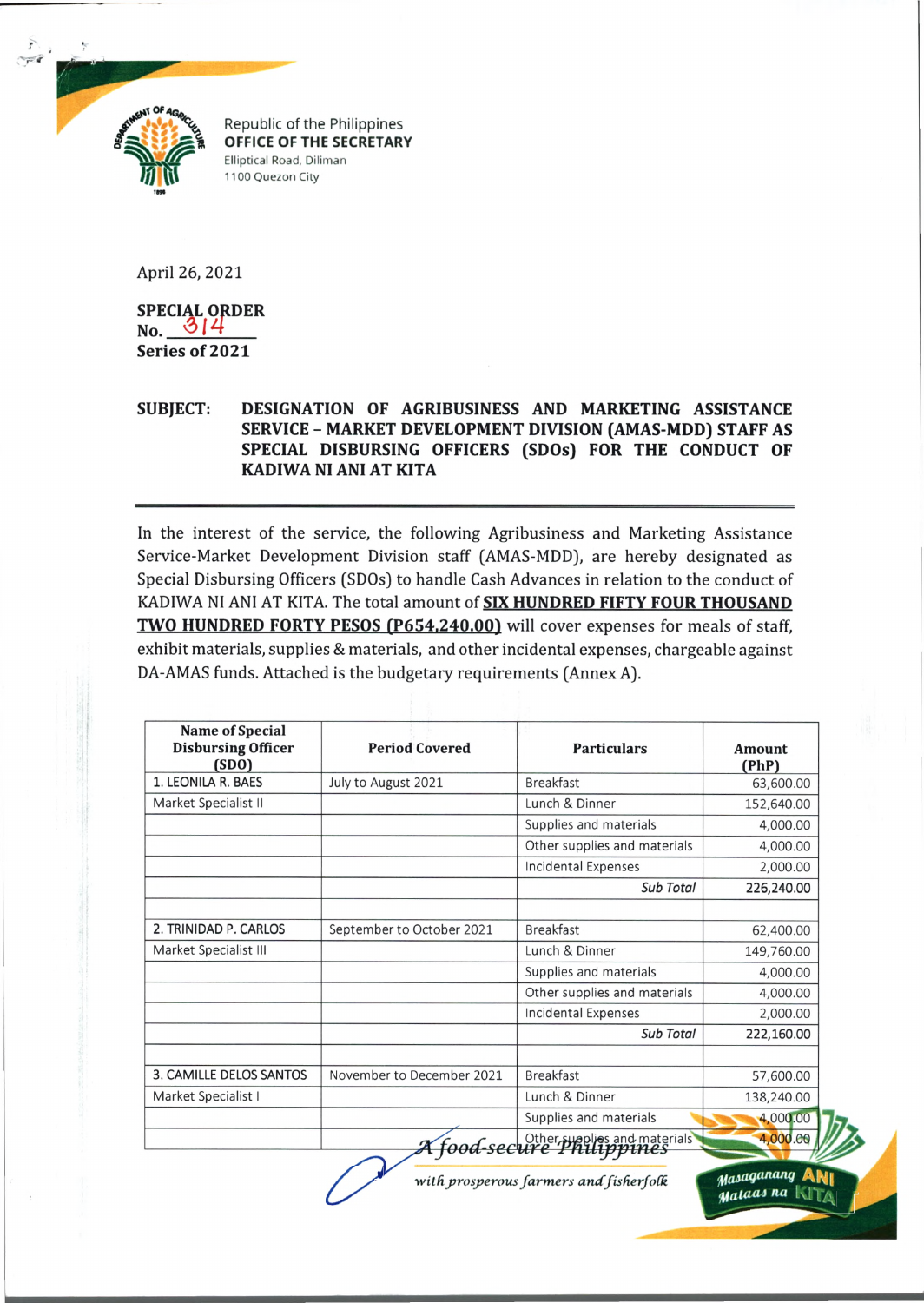| Incidental Expenses |           | 2,000.00   |
|---------------------|-----------|------------|
|                     | Sub Total | 205,840.00 |
|                     |           |            |
| <b>GRAND TOTAL</b>  |           | 654,240.00 |

As SDO, they shall be guided and shall strictly comply with the usual government accounting rules and regulations, subject to the availability of funds.

So ordered.

Done this  $\frac{4\mathfrak{h}}{2021}$  day of  $\frac{May}{2021}$ WILLIAM D. DAR, Ph.D. Secretary

DEPARTMENT OF AGRICULTURE in replying pis cite this code : For Signature: S-04-21-0448 Received : 04/30/2021 08:53 AM





with prosperous farmers and fisherfolk